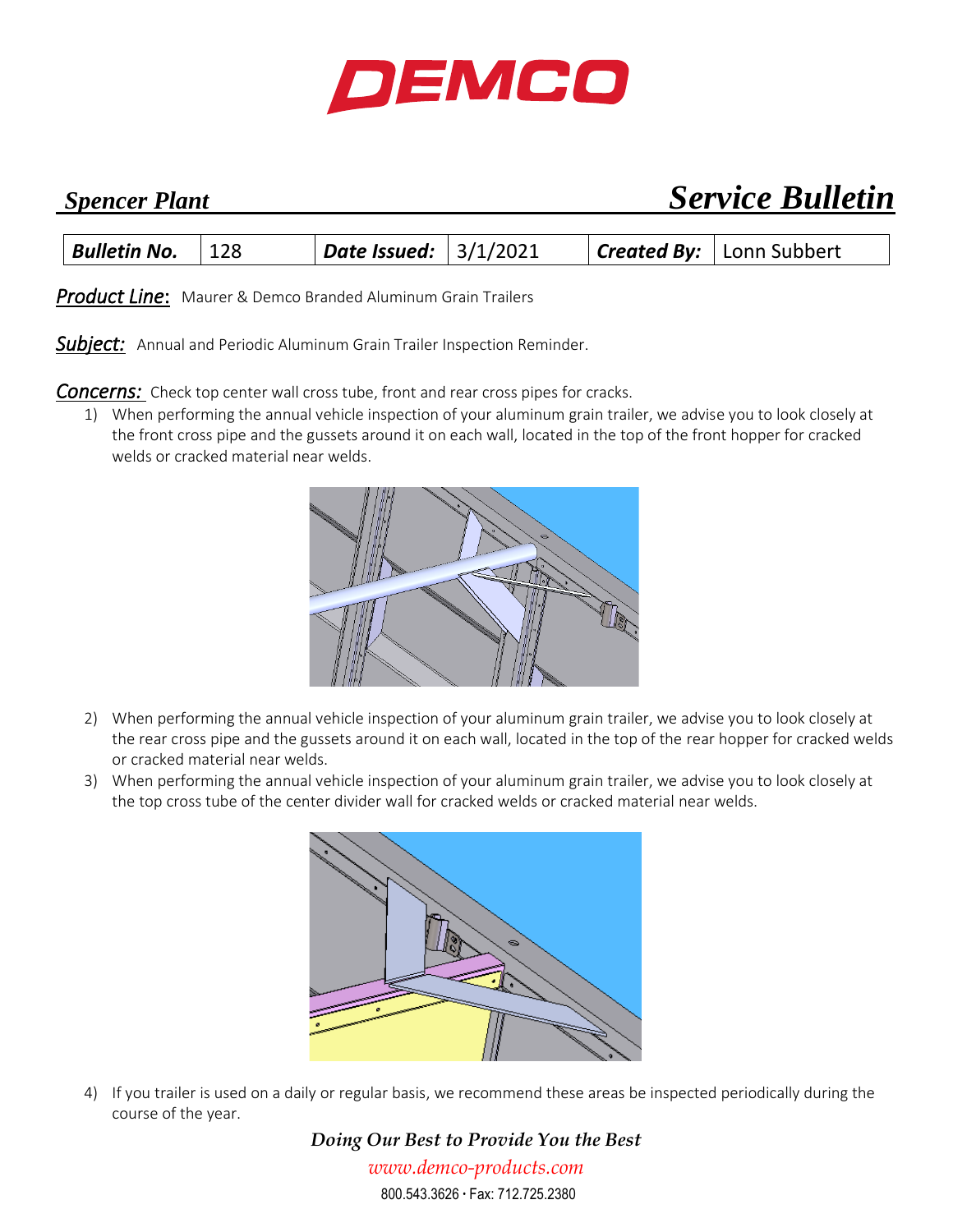

*Solutions:* Have cracked welds in these areas repaired and have broken parts replaced immediately by a certified local repair shop.

1) Front cross pipe assembly (5L000577) can be purchased from Demco if the pipe and gussets needs to be replaced.



- 2) Rear cross pipe assembly (5L000577) can be purchased from Demco if the pipe and gussets needs to be replaced.
- 3) Top cross tube of center wall divider (3L000403) can be purchased from Demco if the tube needs to be replaced.



800.543.3626 • Fax: 712.725.2380